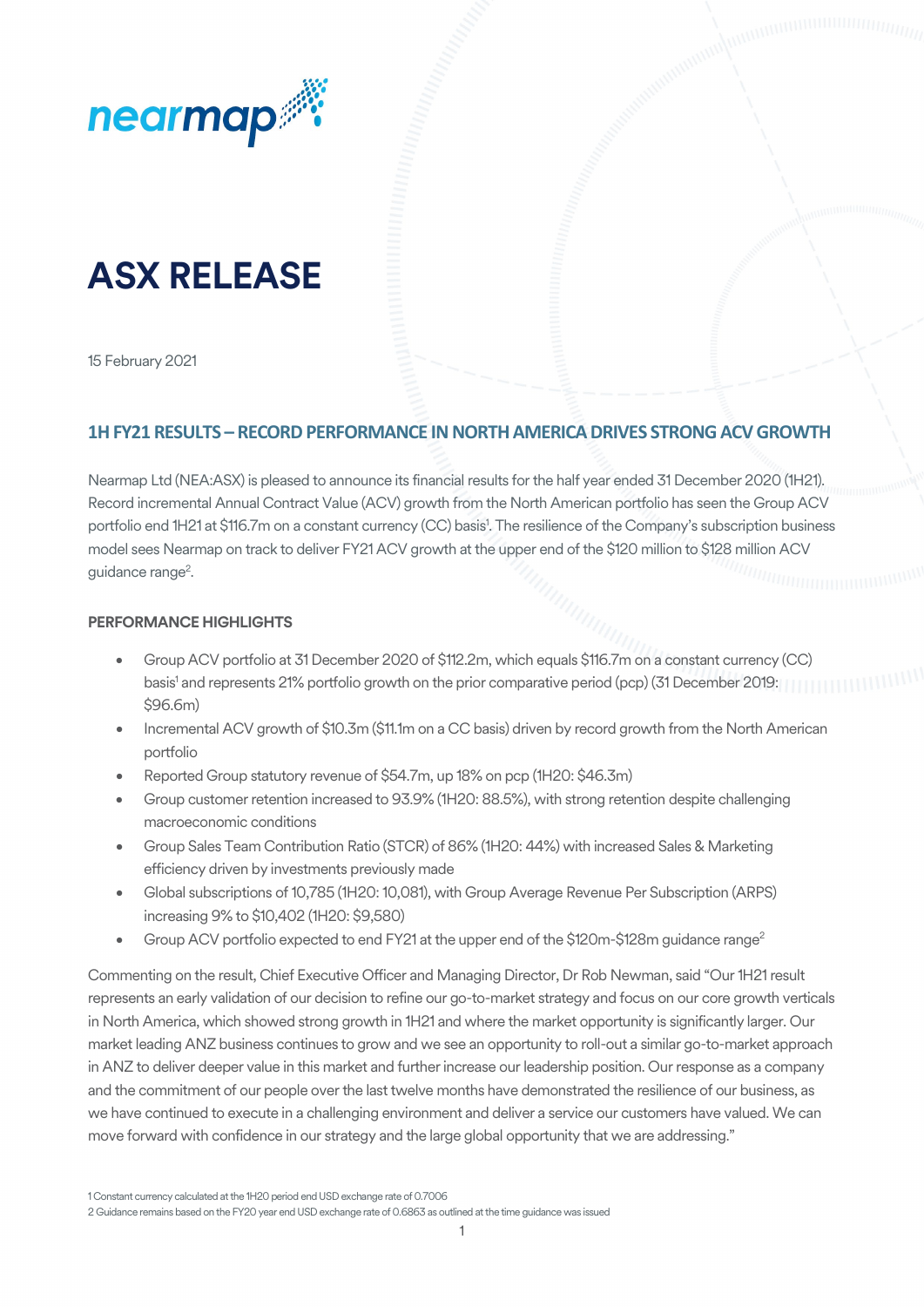

#### **1H21 FINANCIAL AND OPERATIONAL OVERVIEW**

### NORTH AMERICA (NA) – 41% INCREASE IN ACV PORTFOLIO

- ACV portfolio at 31 December 2020 of US\$35.1m (30 June 2020: US\$28.8m) with 1H21incremental ACV of US\$6.3m (1H20: US\$2.3m) representing portfolio growth of 41% on the pcp (31 December 2019: US\$24.9m). In a record half for the NA business, portfolio growth in 1H21 exceeded full year portfolio growth in FY20
- ACV growth from Roofing, Insurance & Government was 42% on the pcp and accompanied by a strong contribution from adjacent verticals
- STCR of 110% (1H20: 34%) with strong performance across all sales teams and customer segments. Record ACV growth was delivered with consistent headcount, delivering returns on investments made in sales enablement and demonstrating the benefits of having an increased focus on strategic verticals
- Retention of 93.5% (1H20: 79.4%) following the roll-off of the unforeseen churn events reported in the pcp
- Closing subscriptions of 2,029 (1H20: 1,635), growth of 24%, with ARPS increasing 13% to US\$17,313 (1H20: US\$15,260)
- Pre-capitalisation gross margin of 53% (1H20: 29%), highlighting the increasing operating leverage as the NA business scales

#### AUSTRALIA & NEW ZEALAND (ANZ) – CONTINUED GROWTH THROUGH MARKET LEADERSHIP

- ACV portfolio at 31 December 2020 of \$66.6m (30 June 2020: \$64.5m) with 1H20 incremental ACV of \$2.1m (1H20: \$3.1m) and portfolio growth of 9% on the pcp (31 December 2019: \$61.0m)
- Strong ACV growth from the SME portfolio, partially offset by Enterprise sales; the overall opportunity continues to grow and a refined go-to-market strategy will be deployed to drive renewed growth
- Retention remains strong at 94.0% (1H20: 92.8%); STCR of 52% (1H20: 69%) was impacted by Enterprise sales
- Closing subscriptions of 8,756 (1H20: 8,446), growth of 4%, with ARPS increasing 5% to \$7,604 (1H20: \$7,218)
- Strong pre-capitalisation gross margin of 93% (1H20: 90%)

#### GROUP – CAPITAL RAISE PROCEEDS SELECTIVELY DEPLOYED

- Group cash balance at 31 December 2020 of \$129.3m (30 June 2020: \$33.8m<sup>3</sup>)
- Capital raise proceeds selectively deployed into accelerating growth initiatives as outlined at the time of the capital raise; strategic hires underway
- Pre-capitalisation gross margin 77% (1H20: 68%) reflecting increasing operating leverage in the NA business
- Group EBITDA4 of \$13.5m (1H20: \$3.2m) and Group EBIT5 of (\$9.4m) (1H20: (\$18.9m))
- Statutory loss after tax of (\$9.4m) (1H2O: (\$18.6m))
- 42% of the Group ACV portfolio are on multi-year subscriptions (1H20: 42%)
- \$66m (59%) of the portfolio now relates to subscriptions incorporating premium content, a 61% increase on the pcp (1H20: \$41m)

3 Excludes bank guarantees of \$2.3m which were classified as cash on the Balance Sheet 4 EBITDA is net profit before interest, taxes, depreciation and amortisation 5 EBIT is net profit before interest and taxes